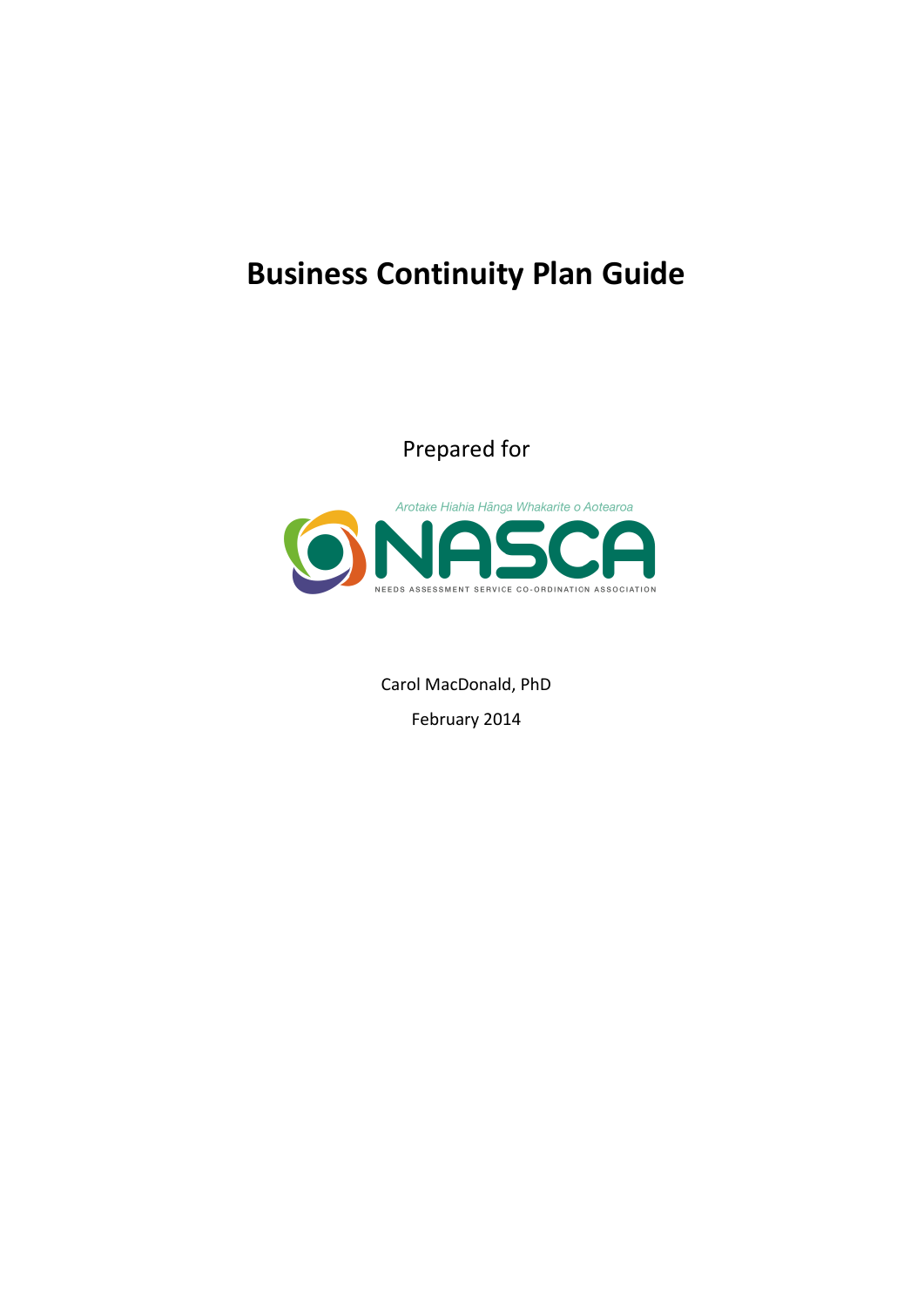# Contents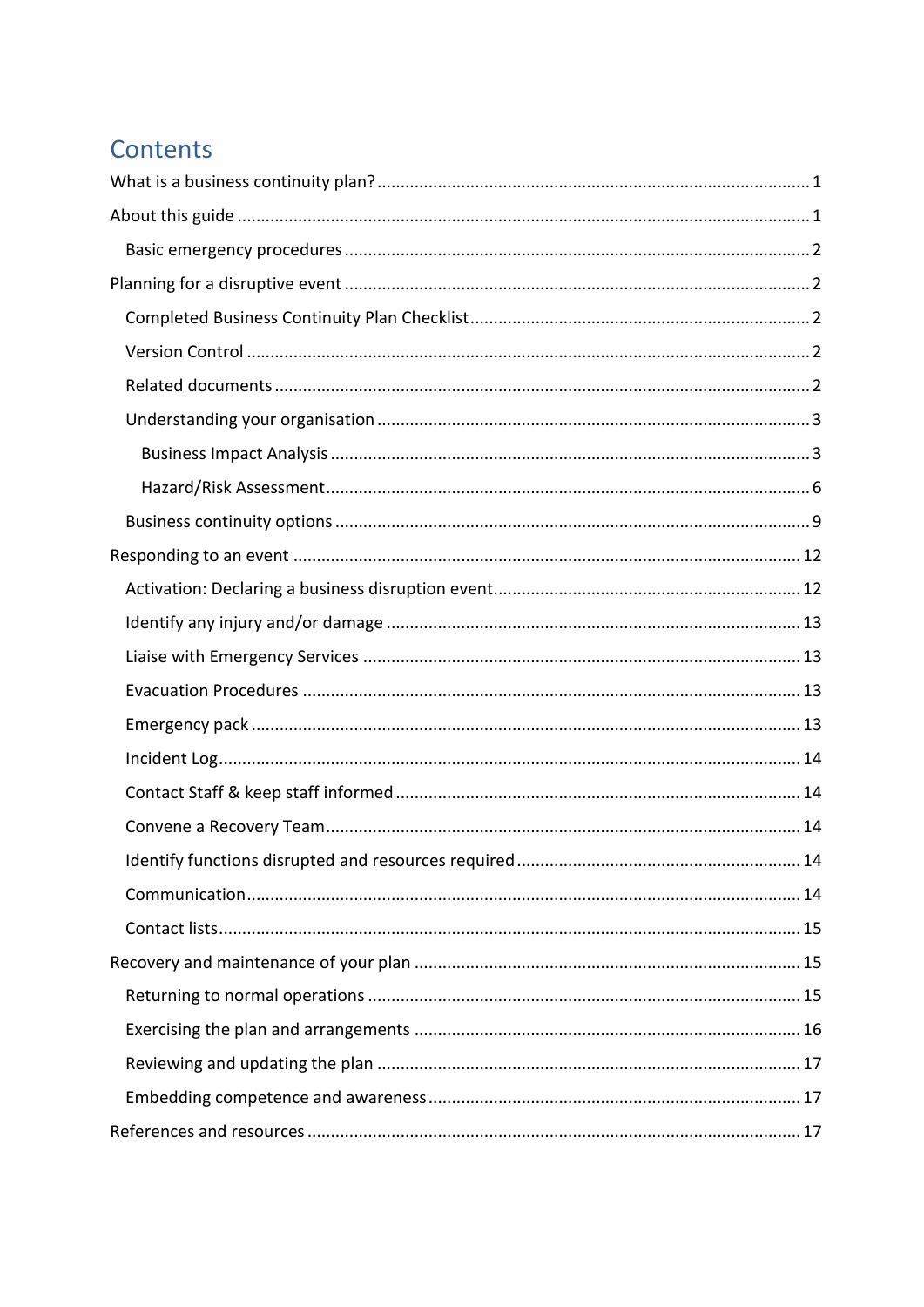# <span id="page-2-0"></span>**What is a business continuity plan?**

Business continuity planning is one element of a Business Continuity process that helps an organisation to anticipate, prepare for, respond to and recover from major disruptions. Business Continuity Management provides an organisation with a process for identifying and managing risks that could disrupt normal service and prevent it from achieving its objectives.

Developing a Business Continuity Plan will assist you to manage the risks to ensure that, at all times, your business can continue operating to at least a pre-determined minimum level. This will enable you to continue service delivery during and beyond crisis. It is about anticipating the hazards or threats that could affect your organisation and planning for them to ensure that it can continue to function in the event of a disruption, whatever the cause and whatever part of the business is affected.

The Business Continuity Plan documents the roles and responsibilities, procedures, resources, services, activities and processes required to ensure the continuity and recovery of critical business functions following disruption.

# <span id="page-2-1"></span>**About this guide**

There is no 'one-size-fits-all' approach to developing a Business Continuity Plan. The purpose of this guide is to assist you to design and implement a Business Continuity planning process that is appropriate to your needs. These needs are shaped by legal, regulatory, organisational and sector requirements, the functions and services, other processes, the size and structure of the organisation, and the requirements of its stakeholders.

Ideally the Business Continuity Plan is developed as part of a comprehensive Business Continuity Management process. Recognising that this will not be possible for all NASCs, this guide incorporates key elements of the Business Continuity Management process into the accompanying template and the Business Continuity Planning process that it reflects. The guide outlines simplified Business Continuity Planning steps that can help the organisation plan for and recover from a major disruption. These steps cover three phases:

Planning for a major disruptive event (What can I do before someting happens?)

Responding to an event (What do I do in an emergency or crisis?)

Recovering from an event (How can I get the business up and running agan?)

**Figure 1: Phases in Business Continuity Management**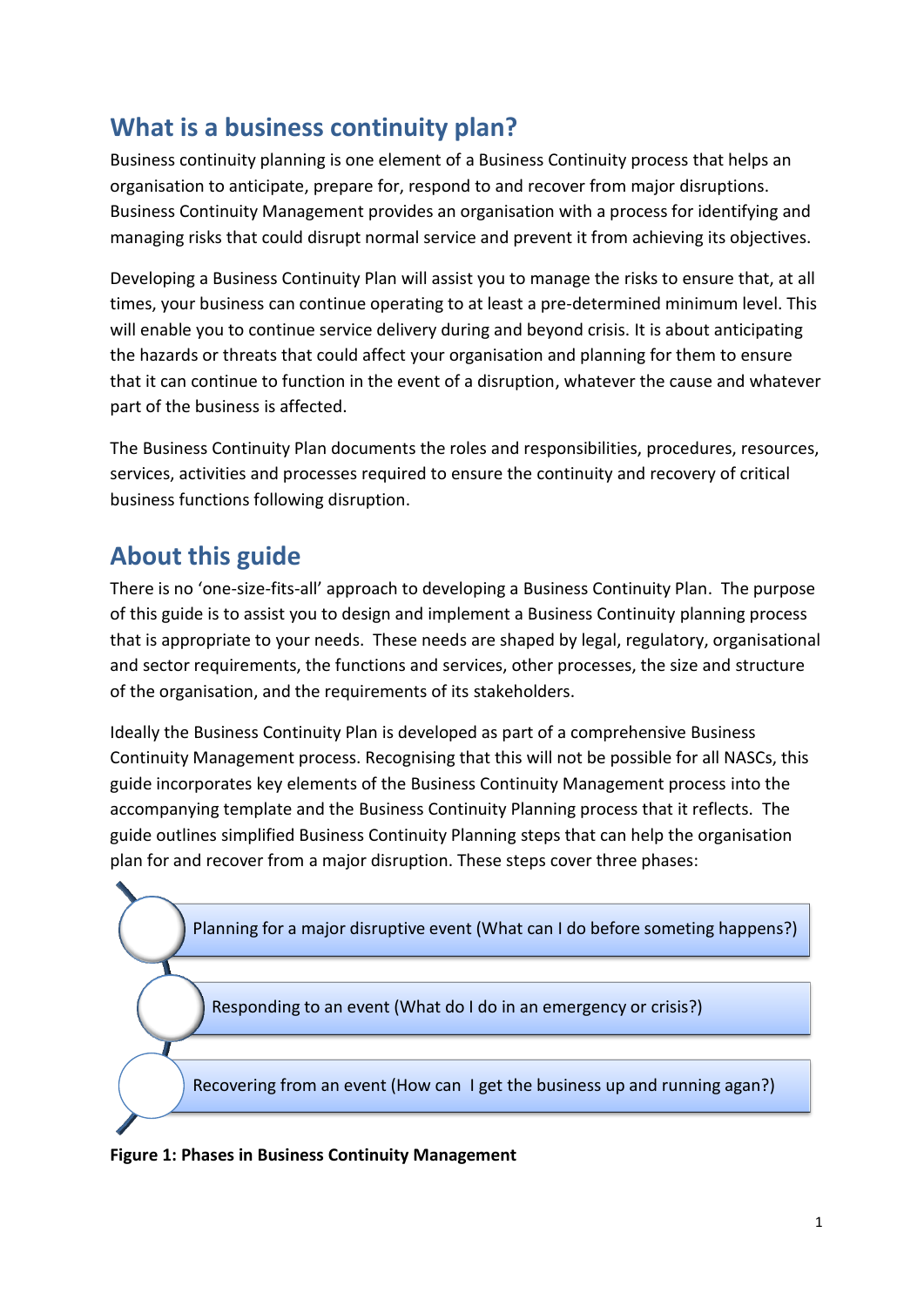The guide is structured to reflect these phases and provides tables, checklists and examples for each step in the planning process. You should customise the template to suit the needs of your organisation so that it is relevant to its objectives, size, complexity and location. The *blue sample text* is there to provide examples or guide you and can be deleted after you have completed the template.

#### *Template:*

You will find these text boxes throughout the guide to assist you to complete the template.

#### <span id="page-3-0"></span>**Basic emergency procedures**

Ensure that basic emergency procedures are in place before starting the Business Continuity Plan. The emergency procedures cover the actions required during the immediate response to a major incident or emergency. The Business Continuity Plan deals with what you need to continue and recover critical business functions following the disruption caused by the emergency. Emergency procedures should be brief, concise documents (flip charts are useful) which show clear process, roles and responsibilities in the event of emergencies such as fire, earthquake, flood or water damage, violent behaviour etc. All staff should know where to locate the "guidelines and procedures document" and be aware of what is expected of them.

## <span id="page-3-1"></span>**Planning for a disruptive event**

#### <span id="page-3-2"></span>**Completed Business Continuity Plan Checklist**

The checklist at the front of the template is provided as a summary of the items that can be

included in your business plan and the key elements of the Business Continuity planning process. Complete the checklist as you progress through the planning process. Customise it to meet the needs of your business and to reflect any modifications you make to the template.

### <span id="page-3-3"></span>**Version Control**

When updating the plan(s) an effective system of version control should be adopted and maintained. Table 2 in the template is provided as an example for organisations without an existing Document Version Control procedure.

#### <span id="page-3-4"></span>**Related documents**

Organisations may have a number of interrelated documents covering emergency and

recovery management and other policy or management issues that may impact on business continuity planning and management. These may include organisational policies, plans, and procedures, the National Health Emergency Management Plan and the local DHB Health Emergency Plan. Both of these plans are relevant to all health services and providers.

#### *Template:*

Customise and complete *Table 1: Checklist of Items to include in the Business Continuity Plan*.

#### *Template:*

Complete *Table 2: Version Control* each time the Business Continuity plan is revised.

#### *Template:*

Complete *Table 3: Related Documents* listing all documents that have a significant bearing on the Business Continuity Plan.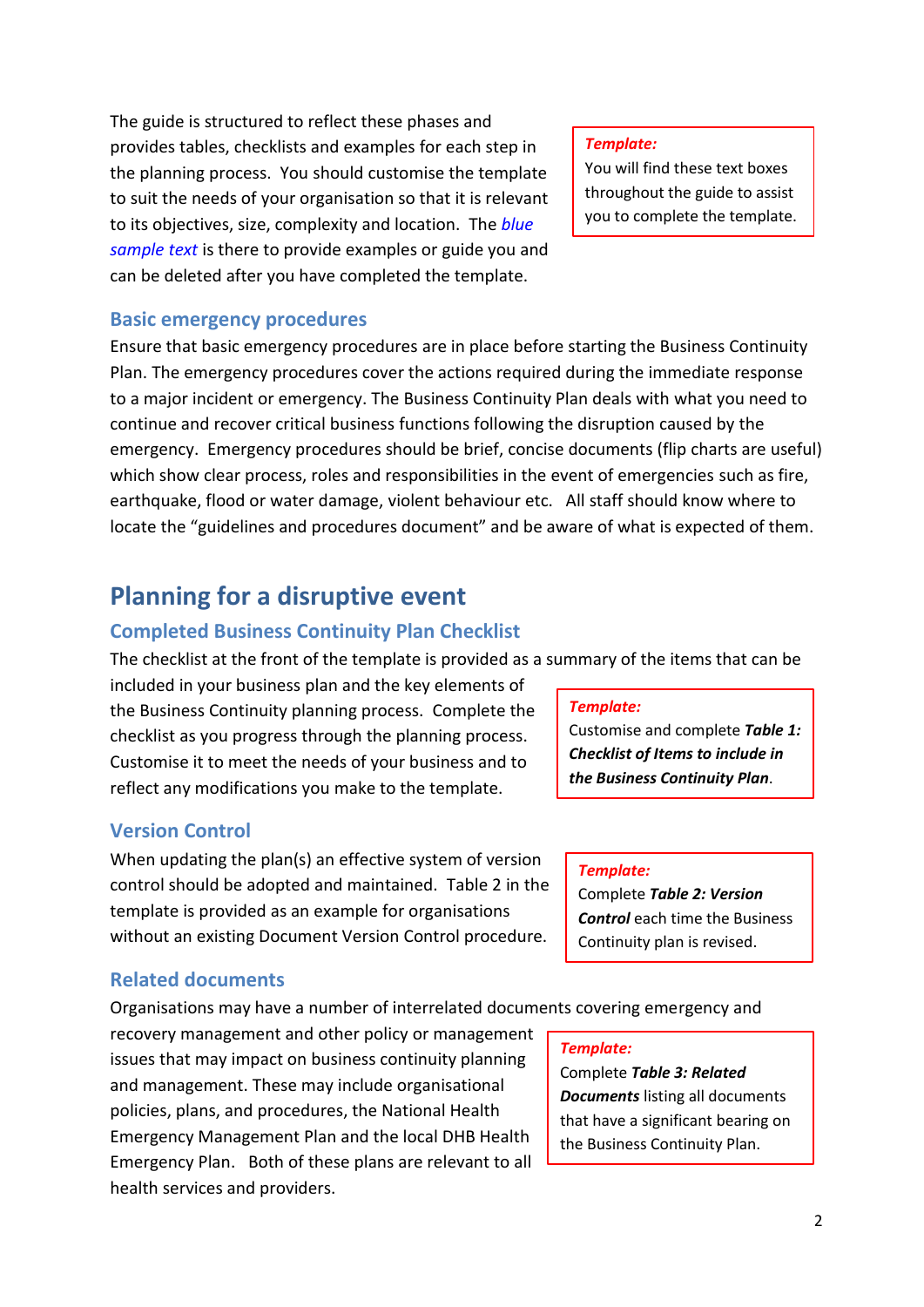## <span id="page-4-0"></span>**Understanding your organisation**

It is important to have a clear and agreed understanding of your organisation's business objectives, and the critical business functions and processes which ensure those objectives are met. This is a crucial element which enables you to determine appropriate business continuity options.

#### <span id="page-4-1"></span>**Business Impact Analysis**

Business Impact Analysis involves identifying and documenting the:

- organisation's operational objectives and deliverables
- organisation's key services or products and critical functions required to deliver these
- dependencies (both internal and external) relied on to maintain the critical functions
- impact that a disruption of the critical functions would have on the organisation
- **•** how long your business could survive without performing this function
- priorities and timeframes for resuming the critical functions following disruption
- **E** key resources required for recovery and resumption of business.

The approach used to complete the Business Impact Analysis will depend on the size, type and complexity of the organisation. In a large organisation it is important to involve a range of individuals with a detailed knowledge of the specific functions and activities across the organisation. In smaller organisations an individual or small team may have sufficient knowledge of the organisation to complete this task.

The Business Impact Analysis can be completed as a six step process as depicted in Figure 2.



#### **Figure 1: Six steps for a Business Impact Analysis**

#### **Step 1: Document the organisation's operational objectives and deliverables.**

List the key business objectives and deliverables of your organisation. You could also briefly describe the business, what it does, how it is structured etc. A good starting point is to examine the high-level planning and contractual

#### *Template:* Complete *Table 4: Business objectives and deliverables*

documents such as service specifications and operational plans.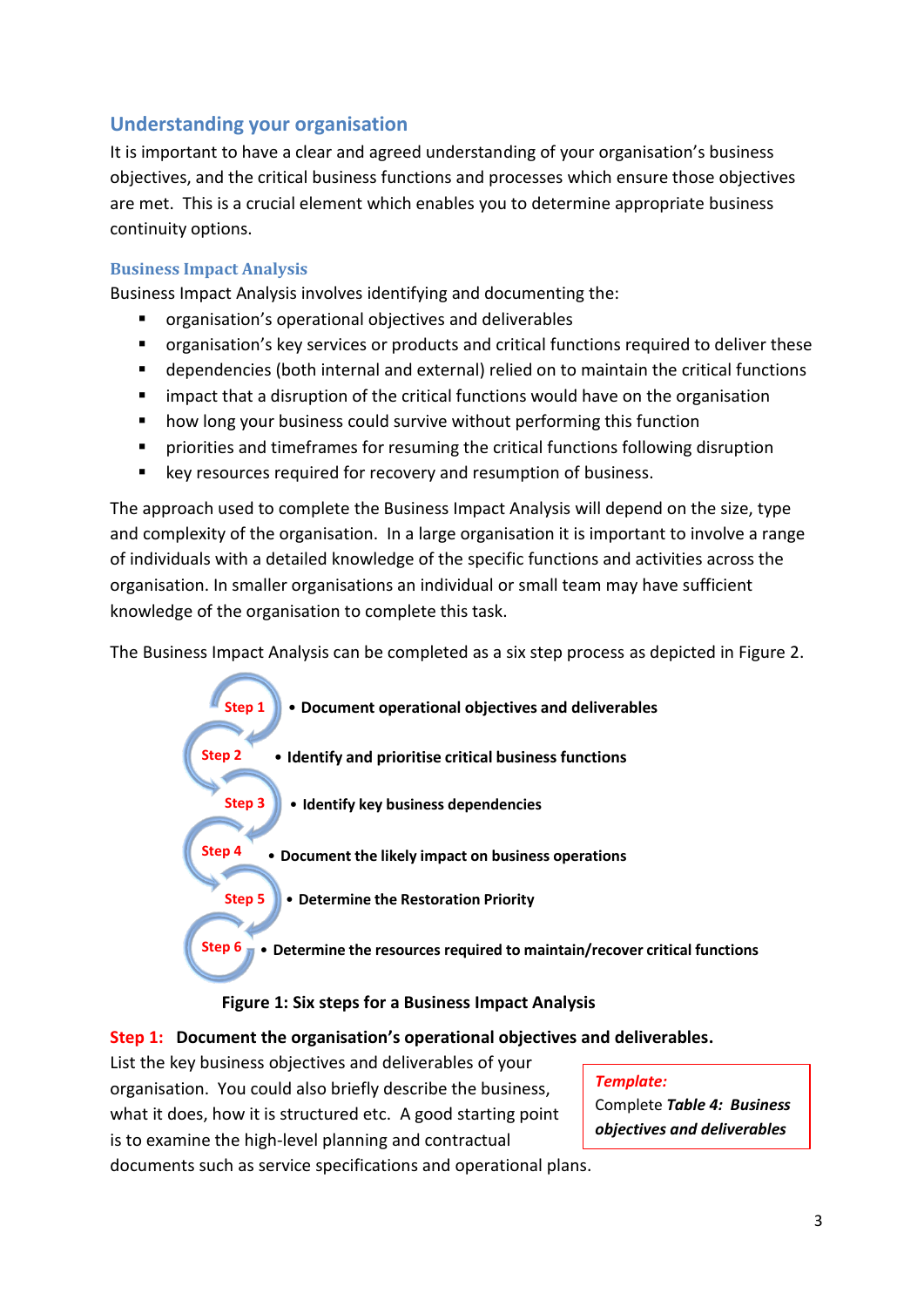#### **Step 2: Identify and prioritise the organisation's critical business functions.**

Identify your critical business functions. These are the functions (and processes) which, if disrupted, will have the greatest impact on the organisation's ability to deliver outputs and achieve objectives.

Now rank the critical functions in order of their importance to the organisation. Think about how each function contributes to:

- your ability to meet statutory obligations for service delivery
- other business functions (inter-dependency)
- your ability to meet key stakeholder expectations
- cash flows essential to business operations
- **E** maintaining your organisation's reputation.

You could also briefly describe each critical function, including why it is important to business operations.

## **Step 3: Identify business dependencies**

Who is it that you rely on to provide information/resources or to complete a process or an activity to ensure the successful operation of your business?

For example, you may be dependent on receiving information from another organisation as an input to one of your critical functions or processes. You should also consider internal dependencies between units or departments within your organisation.

Conversely, external agencies and organisations may be dependent on the output of your organisation to deliver a critical business process of their own.

## **Step 4: Document the likely impact on business operations**

For each critical function identified in Step 1, determine what impact the loss of the function is likely to be for specified time frames (e.g. first 24 hours, 24-48 hours, 1 week or an extended period of disruption).

Consider what the impact would be on your organisation's ability to meet its aims and objectives, and the impact on your stakeholders. How necessary will the function be in an emergency?

## **Step 5: Determine the Restoration Priority**

This step is about determining the priority for resuming critical functions. It involves estimating how long the business can continue to operate without each critical function before it will have a detrimental effect.

## *Template:*

Complete column 1 of *Table 5: Critical Functions Priority List*

Complete column 2 of *Table 5: Critical Functions Priority List*

*Template:* Complete column 3 of *Table 5: Critical Functions Priority List*

#### *Template:*

Complete *Table 6: Impact on business operations* for each critical function.

#### *Template:*

Enter the Restoration Priority in *Table 6: Impact on business operations*

#### *Template:*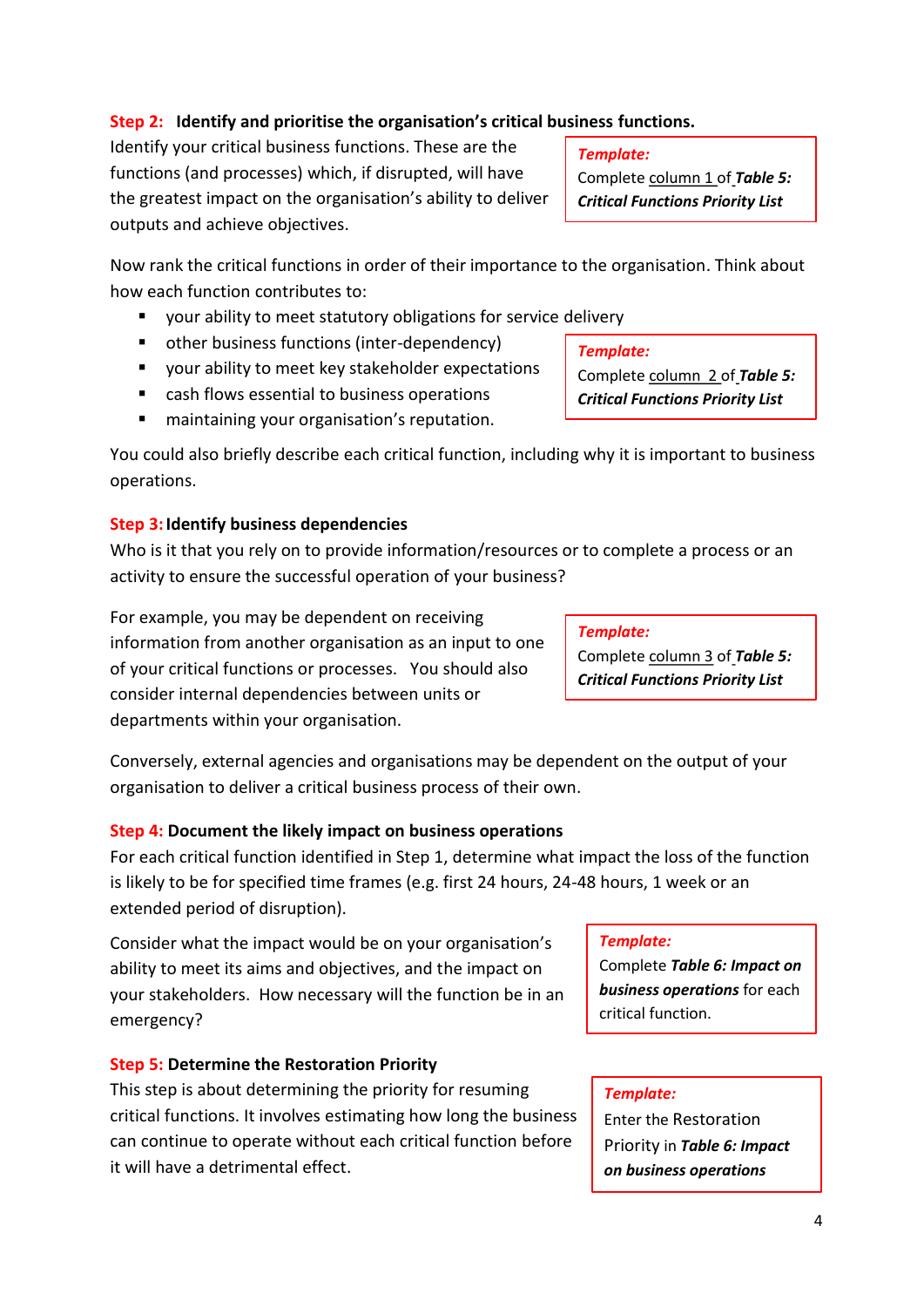| <b>Function needs to resume within:</b> | <b>Priority</b> |
|-----------------------------------------|-----------------|
| 24 hours                                | Vital           |
| $2-3$ days                              | High            |
| 1 week                                  | Moderate        |
| 1 month                                 | Low             |
| More than 1 month                       | Very Low        |

Determine the Restoration Priority by setting a target time frame for when each function needs to resume.

Use the scale in Table 1 (you may want to customise the time frames).

### **Step 6: Determine the resources required to maintain/recover critical functions**

Document the resources required to maintain or recover the critical functions at an acceptable level? These may include: people, premises, technology, information, supplies and partners. Refer to Table 2 below for a list of questions to consider when determining the

minimum resource requirements. Remember that the resources required to resume a function after a disruption will not necessarily be the same as during normal operations as additional resources may be needed to clear backlogs.

#### *Template:*

Complete *Table 7: Minimum Resource Requirements*

|           | <b>Key Staff:</b>               | <b>Skills / Expertise / Training:</b> | <b>Minimum Staffing Levels:</b>     |
|-----------|---------------------------------|---------------------------------------|-------------------------------------|
|           | What staff do you require to    | What skills/level of expertise        | What is the minimum staffing        |
| PEOPLE    | carry out your key functions?   | is required to undertake              | level with which you could          |
|           |                                 | these functions?                      | provide some sort of service?       |
|           | <b>Buildings:</b>               | <b>Facilities:</b>                    | <b>Equipment / Resources:</b>       |
|           | What locations do your          | What facilities are essential         | What equipment / resources          |
| PREMISES  | department's key functions      | to carry out your key                 | are required to carry out your      |
|           | operate from? (Primary site,    | functions?                            | key functions?                      |
|           | alternative premises)           |                                       |                                     |
|           | IT:                             | <b>Documentation:</b>                 | <b>Systems &amp; Communications</b> |
|           | What IT is essential to carry   | What documentation /                  | What systems and means of           |
| PROCESSES | out your key functions?         | records are essential to carry        | communication are required          |
|           |                                 | out your key functions, and           | to carry out your key               |
|           |                                 | how are these stored?                 | functions?                          |
|           | <b>Reciprocal Arrangements:</b> | <b>Contractors / External</b>         | <b>Suppliers:</b>                   |
| PROVIDERS | Do you have any reciprocal      | <b>Providers:</b>                     | Who are your priority               |
|           | agreements with other           | Do you tender key services            | suppliers and whom do you           |
|           | organisations?                  | out to another organisation?          | depend on to undertake your         |
|           |                                 | If so - to whom and for what?         | key functions?                      |
|           | <b>Reputation:</b>              | <b>Legal Considerations:</b>          | <b>Vulnerable Groups:</b>           |
|           | Who are your key                | What are your legal,                  | Which vulnerable groups             |
| PROFILE   | stakeholders?                   | statutory and regulatory              | might be affected if your           |
|           |                                 | requirements?                         | organisation fails to carry out     |
|           |                                 |                                       | key functions?                      |

#### *Table 2: Considerations when determining resources needed (not an exhaustive list)*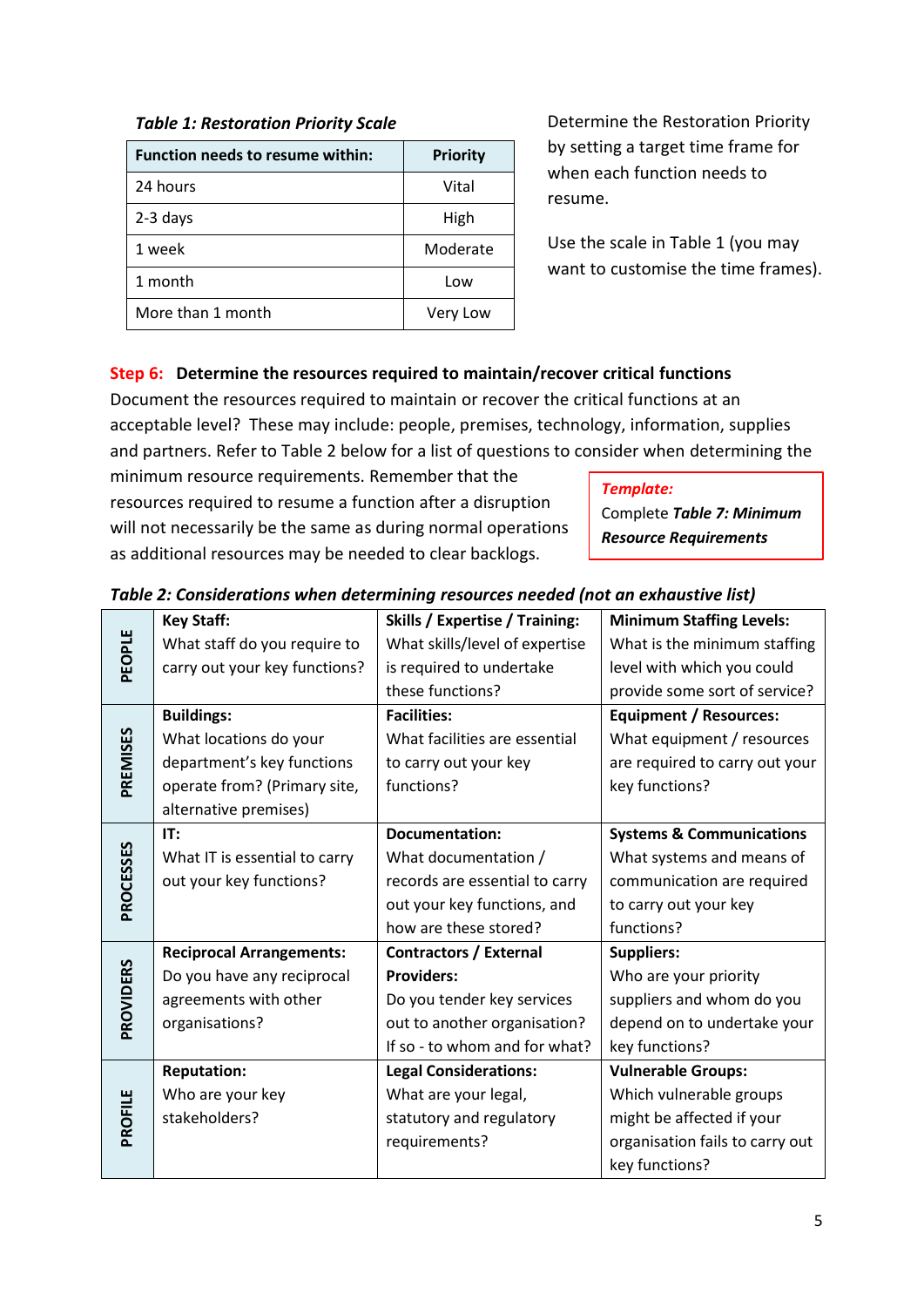#### <span id="page-7-0"></span>**Hazard/Risk Assessment**

Risk assessment considers the likelihood and impact of a variety of hazards/threats that could disrupt your critical functions and supporting resources.

Put simply you need to ask:

- What could happen?
- $\blacksquare$  How bad could it be?
- How likely is it?
- **What would it mean for the business?**

Understanding risks allows you to make informed decisions about how to manage risk by reducing it or preparing for it.

All major hazards that may occur should be considered, and then, having identified the likelihood of each occurring and the likely consequences, risks should be prioritised and ranked. A four step process for completing a risk assessment follows.

#### **Step 1: Identify and document the risk to the organisation**

The National Hazardscape Report (2007) identifies 17 types of hazards which all have the

potential to cause emergencies. Information from this report was used to create the Table 3 below which presents a range of risks and consequences for the health sector. Use the list of hazards in the table to identify which have the most relevance for your business.

#### *Template:*

Complete column 1 *Table 8: Hazards and risks*

#### **Step 2: Determine the impact each hazard may have on the business.**

The risk analysis in Table 3 identifies a range of risks/consequences for each major hazard or threat. This table provides a general starting point for your risk assessment.

Ask, is the hazard likely to:

- Cause physical damage to buildings?
- Cause death or injury?
- Result in the loss of one or more utilities or services?
- Have an impact on staff or their families?

There are no right or wrong answers and risks/consequences are likely to be repeated for different hazards. Plan for worst-case scenarios. If the plan covers how to get back in

business if a flood destroys the building, it will also work if only one floor is flooded.

#### *Template:*

Complete column 2 *Table 8: Hazards and risks*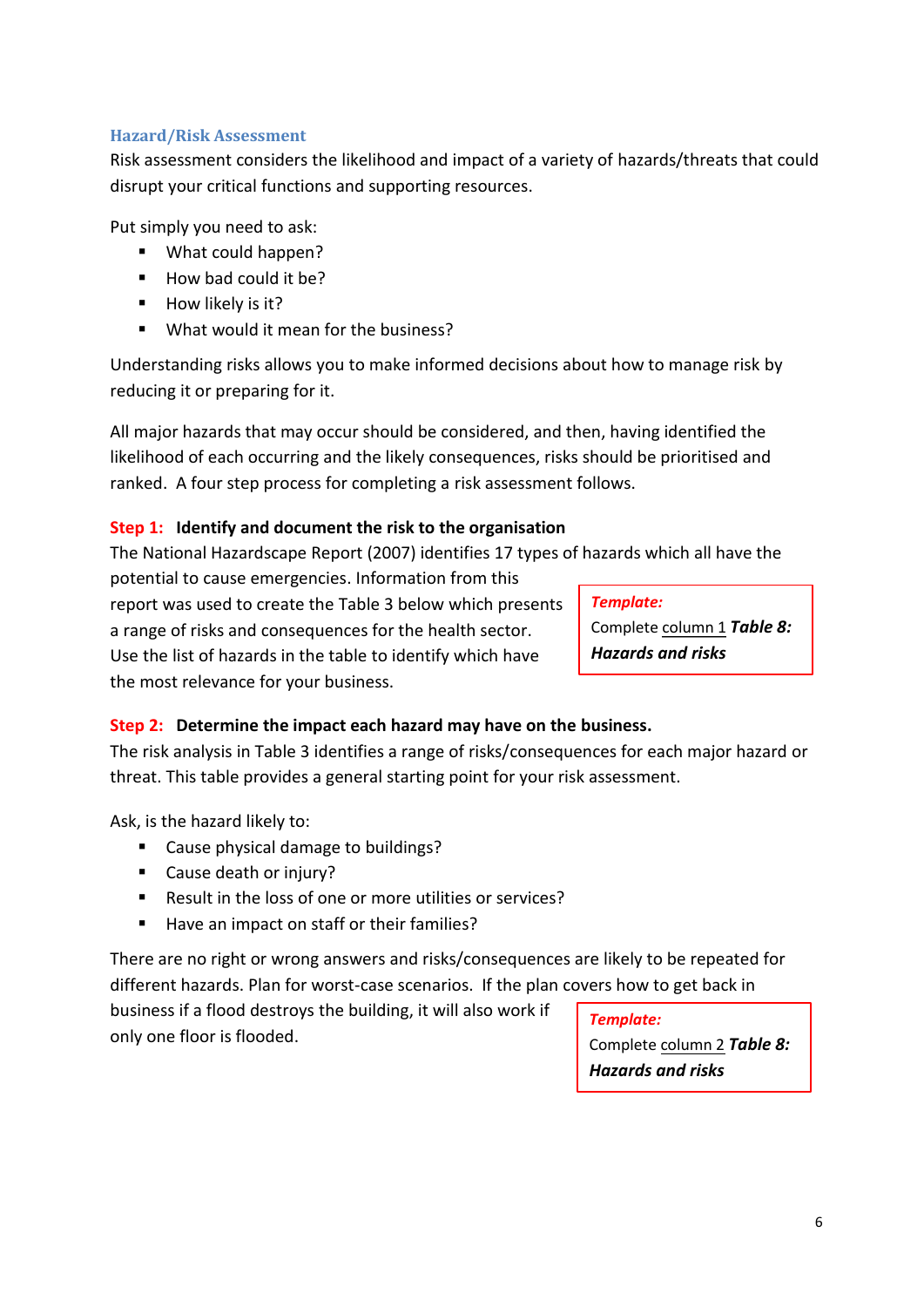| <b>Hazard</b>                 | <b>Risks /consequences</b>                                                               |  |
|-------------------------------|------------------------------------------------------------------------------------------|--|
| Animal/ & plant pests         | Isolation of services / staff / patients / communities<br>$\bullet$                      |  |
| & disease                     |                                                                                          |  |
| Coastal hazards (e.g.         | Inundation of health services, staff homes, etc., in low-lying areas<br>$\bullet$        |  |
| Storm surge & erosion)        | Access to premises/site compromised or denied<br>$\bullet$                               |  |
| <b>Drought</b>                | Water supplies reduced<br>$\bullet$                                                      |  |
| <b>Earthquakes</b>            | Damage to facilities and/or critical infrastructure<br>$\bullet$                         |  |
|                               | Impact on staff and families (physical, social, homes, transport, etc.)<br>٠             |  |
| <b>Extreme weather</b>        | Critical infrastructure compromised<br>$\bullet$                                         |  |
| incidents                     |                                                                                          |  |
| <b>Floods</b>                 | Damage to facilities and/or critical infrastructure (in low-lying areas)<br>$\bullet$    |  |
|                               | Loss/contamination of essential drugs and supplies<br>٠                                  |  |
|                               | Isolation of services / staff / patients / communities<br>٠                              |  |
|                               | Loss of staff/health workers<br>٠                                                        |  |
|                               | Water supplies contaminated and/or reduced<br>$\bullet$                                  |  |
| Food safety/                  | Health service catering contamination<br>$\bullet$                                       |  |
| contamination                 | Loss of staff/health workers<br>٠                                                        |  |
| <b>Hazardous substance</b>    | Health impacts/injuries to responders and/or health workers<br>$\bullet$                 |  |
| incidents                     |                                                                                          |  |
| <b>Human disease</b>          | Impact on staff and families (physical, social, homes, transport, etc)<br>$\bullet$      |  |
| pandemic                      | Critical services compromised<br>٠                                                       |  |
| <b>Infrastructure failure</b> | Critical services compromised<br>$\bullet$                                               |  |
|                               | Communication impacted<br>$\bullet$                                                      |  |
| <b>Landslides</b>             | Damage to facilities and/or critical infrastructure (in slip zone)<br>$\bullet$          |  |
| <b>Major transport</b>        | Damage to or contamination of facilities and/or critical infrastructure<br>$\bullet$     |  |
| accidents                     | Access to site compromised<br>٠                                                          |  |
|                               | Patient transport compromised<br>$\bullet$                                               |  |
| <b>Severe winds</b>           | Damage to facilities and/or critical infrastructure<br>$\bullet$                         |  |
| <b>Snow</b>                   | Damage to facilities and/or critical infrastructure (due to snow-loading)<br>٠           |  |
|                               | Isolation of services /staff/patients/communities<br>٠                                   |  |
| <b>Terrorism</b>              | Damage to or contamination of facilities and/or critical infrastructure<br>$\bullet$     |  |
|                               | Critical services compromised<br>٠                                                       |  |
|                               | Damage to or contamination of facilities and/or critical infrastructure<br>٠             |  |
|                               | Critical services compromised<br>٠                                                       |  |
|                               | Health impacts/injuries to health responders<br>٠                                        |  |
| Tsunami                       | Damage to facilities and/or critical infrastructure (in low-lying areas)<br>$\bullet$    |  |
|                               | Impact on staff and families (physical, social, homes, transport, etc.)<br>٠             |  |
| <b>Volcanic hazards</b>       | Damage to facilities and/or critical infrastructure (within eruption and<br>$\bullet$    |  |
|                               | associated quake zones)                                                                  |  |
|                               | Ash impacts to water supplies, air quality, air-conditioning and facilities<br>$\bullet$ |  |
|                               | Loss of staff (self-evacuating)<br>٠                                                     |  |
| Wildfire                      | Damage to facilities and/or critical infrastructure (in at-risk areas)<br>$\bullet$      |  |

*Table 3: Hazard and risks/consequences for the Health Sector*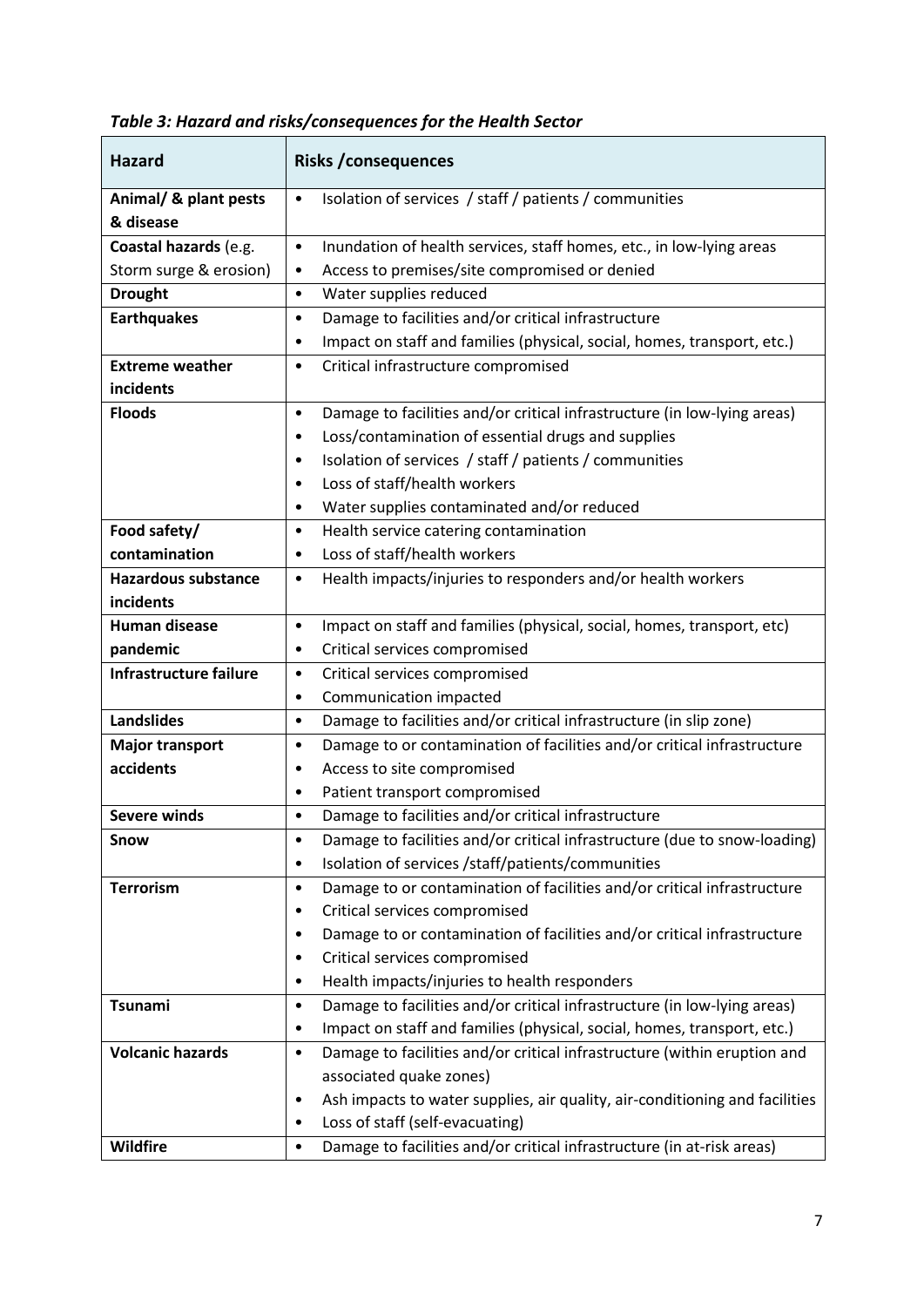#### **Step 3: Rate the likelihood and severity of hazards for the organisation**

This step involves asking:

- What is the likelihood that a major hazard will occur?
- What are the potential consequences if it does?

Consider the consequences and likelihood for each of the identified hazards and use the simple *risk matrix* below to determine a threat level. Use common sense and available data to determine levels appropriate for the organisation's setting and locality.

Remember, even a relatively unlikely risk becomes important if its consequences would be catastrophic. *Template:*

Complete column 3 *Table 8: Hazards and risks*

#### *Simple Risk Matrix*

|                                     | Likelihood of occurrence |                 |               |
|-------------------------------------|--------------------------|-----------------|---------------|
| <b>Potential severity of impact</b> | <b>Unlikely</b>          | <b>Possible</b> | Likely        |
| <b>Major</b>                        |                          |                 |               |
| Significant impact on operations    | <b>Medium</b>            | <b>High</b>     | <b>High</b>   |
| Threatens business continuity       |                          |                 |               |
| <b>Moderate</b>                     |                          |                 |               |
| Significantly disrupts short term   | Low                      | <b>Medium</b>   | <b>High</b>   |
| operations                          |                          |                 |               |
| <b>Minor</b>                        |                          |                 |               |
| Inconvenient, no real ongoing       | Low                      | Low             | <b>Medium</b> |
| impact.                             |                          |                 |               |

#### **Step 4: Rank the risks and make an informed decision about what action to take.**

Revise the table so that the hazards with the lower threat are at the bottom, and those with the highest threat are at the top – these are the hazards which are the most threatening to your business and its operation.

For each of the critical business functions identified and ranked in the business impact analysis, options are needed to:

- **•** reduce the likelihood and consequence of the disruption to the critical functions
- **EXTERN** implement alternative functions and resources to be used following a business disruption
- activate plans to recover and restore normal operations.

This is dealt with in detail in the following section.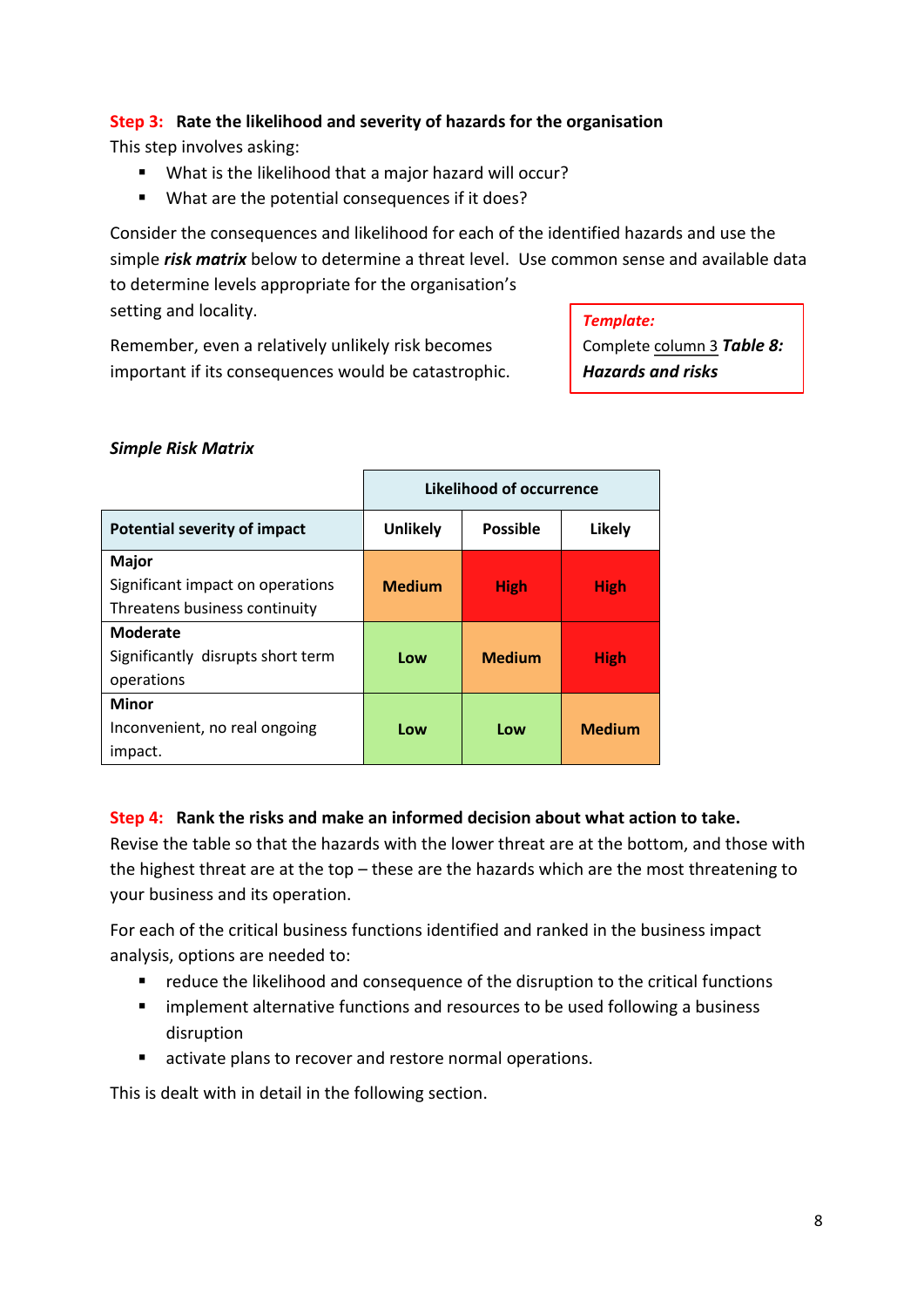## <span id="page-10-0"></span>**Business continuity options**

By identifying and evaluating a range of business continuity options you will be able to select appropriate ways of:

- reducing the likelihood and consequence of disruption to critical functions
- **EX Implementing alternative activities and resources to be used following a business** disruption
- **•** recovering and restoring normal business operations.

The options selected should:

- provide for the resumption of functions at an acceptable level of operation and within acceptable timeframes.
- take into account any actions or strategies already in place within the organisation
- **•** be based on the outputs of the business impact analysis and risk assessment.

In choosing the appropriate option or strategy, you should consider the:

- maximum tolerable period of disruption for each function
- cost of implementation.
- consequences of inaction
- key resources required, e.g. people, premises, technology, information, and supplies.

A useful starting point for choosing business continuity options is to consider the following scenarios:

- **If** loss of access to premises.
- **IDOSS** of or damage to facility
- shortage of staff/loss of key staff
- **failure of technology**
- **Failure of key supplier or partner**
- **Failure of utility services**

#### *Template:*

Complete *Table 9: Business continuity options* using the examples in Table 5 of this guide.

Table 5 below provides examples of how the information gained in the Business Impact Analysis can be used to develop the Business Continuity Plan.

After selecting appropriate business continuity options, identify the actions required to ensure that the options are implemented. Identify a timeframe for each action and who will be responsible for the follow-up.

#### *Template:*

Complete Column 3 *Table 9: Business continuity options*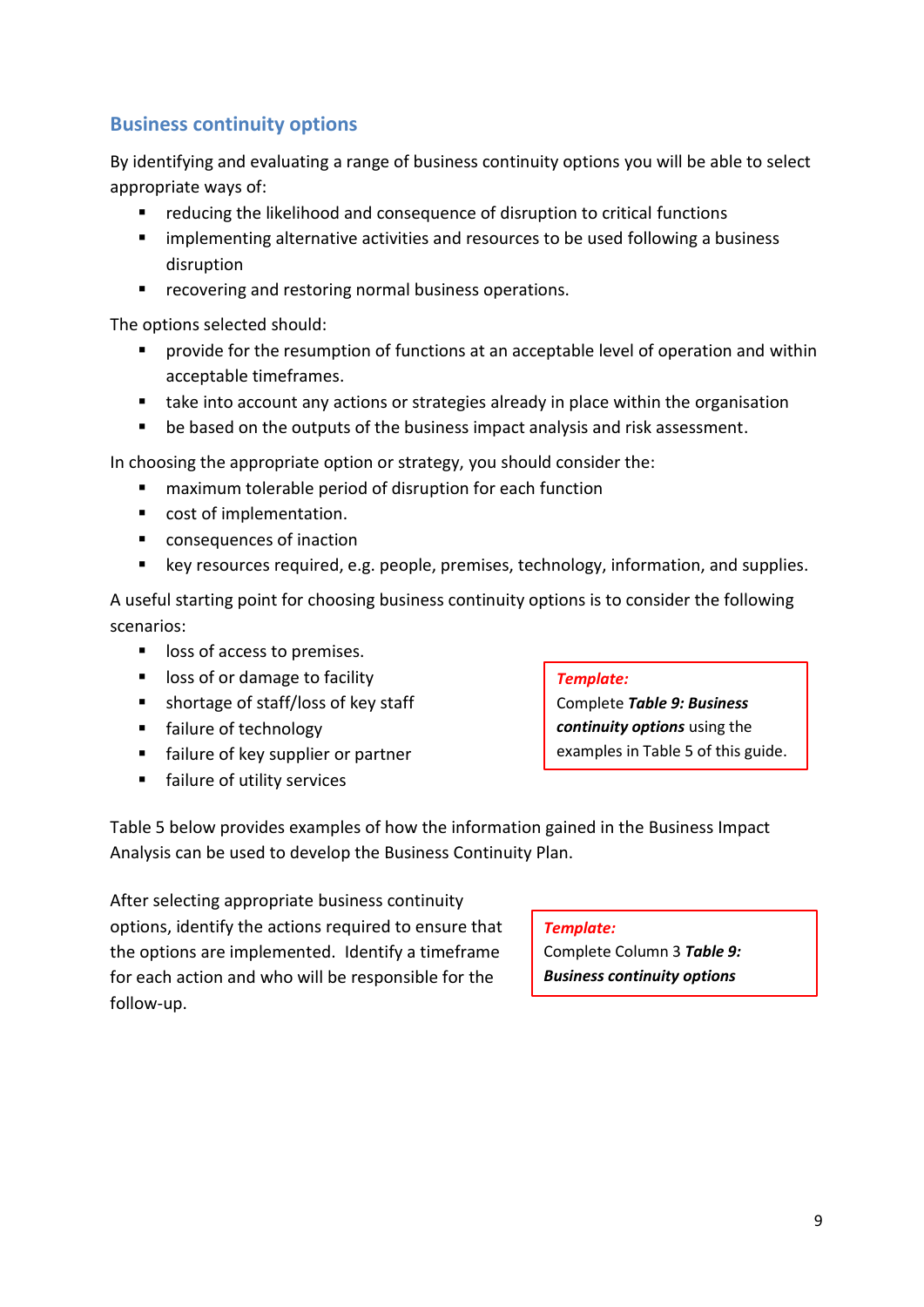|          | <b>Critical function requirements</b> | <b>Business Continuity Plan</b> documents how the requirements                |  |
|----------|---------------------------------------|-------------------------------------------------------------------------------|--|
|          | identified in <b>Business Impact</b>  | can be achieved. Consider the following issues and strategies                 |  |
|          | <b>Analysis</b>                       | (not an exhaustive list) :                                                    |  |
|          | Key staff<br>٠                        | Management structure for dealing with an incident<br>$\bullet$                |  |
|          | Key skills<br>٠                       | Notification procedure / protocol<br>$\bullet$                                |  |
|          | Expertise / competence<br>$\bullet$   | Information and advice to staff (response procedures)<br>$\bullet$            |  |
|          | required                              | <b>Succession planning</b><br>$\bullet$                                       |  |
|          | Minimum staffing levels<br>٠          | Key staff / contact list (including out of hours details)<br>$\bullet$        |  |
|          | required to continue /                | Multi skill training in key areas<br>$\bullet$                                |  |
|          | recover key functions                 | Cross-training of skills across a number of individuals<br>$\bullet$          |  |
|          |                                       | Short-term replacements and training<br>$\bullet$                             |  |
|          |                                       | Process mapping and documentation - to allow staff to<br>$\bullet$            |  |
| PEOPLE   |                                       | undertake unfamiliar roles are                                                |  |
|          |                                       | Reciprocal arrangements to cover staff short falls, backed<br>$\bullet$       |  |
|          |                                       | by contractual agreements                                                     |  |
|          |                                       | Communication strategies - communication channels and<br>$\bullet$            |  |
|          |                                       | messages for different groups such as staff, clients,                         |  |
|          |                                       | external stakeholders, and the general public                                 |  |
|          |                                       | Staff welfare issues and the psychological effects of the<br>$\bullet$        |  |
|          |                                       | disruption on staff                                                           |  |
|          |                                       | Inventory of staff skills not utilised within existing roles<br>٠             |  |
|          |                                       | Other members of staff undertaking other non-specialist<br>$\bullet$<br>roles |  |
|          | Key facilities<br>$\bullet$           | Loss / damage assessment<br>$\bullet$                                         |  |
|          | Key Equipment<br>٠                    | Site/facility security<br>٠                                                   |  |
|          | <b>Key Resources</b><br>٠             | Inventories of equipment/ resources and details of how to<br>$\bullet$        |  |
|          | <b>Specialist Equipment</b>           | recover these                                                                 |  |
|          | Security / restrictions               | Salvage, site clearance and cleaning arrangements                             |  |
|          | Alternative sites                     | Operate from more than one site                                               |  |
|          | Alternative facilities                | Are existing facilities multi-purpose?<br>٠                                   |  |
|          |                                       | Displacement of staff performing less urgent business<br>$\bullet$            |  |
| PREMISES |                                       | processes with staff performing a higher priority activity.                   |  |
|          |                                       | Remote working - this can be working from home or<br>$\bullet$                |  |
|          |                                       | working from other locations                                                  |  |
|          |                                       | Relocation arrangements / procedures for use of premises                      |  |
|          |                                       | provided by other organisations                                               |  |
|          |                                       | Alternative sources of plant, machinery and other                             |  |
|          |                                       | equipment                                                                     |  |

## *Table 5: Using business your business impact analysis for the business continuity plan*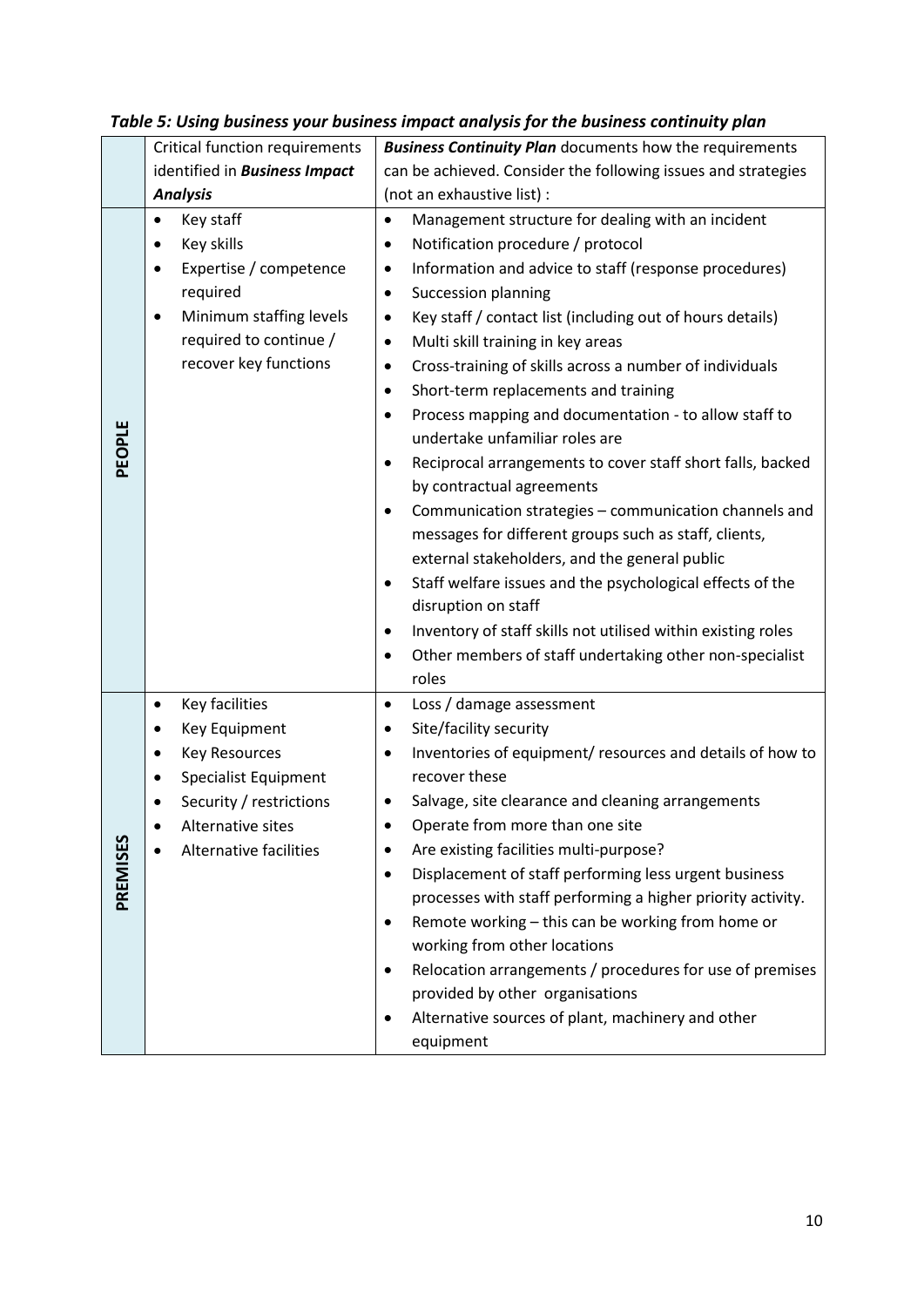|           | <b>Critical function requirements</b> | <b>Business Continuity Plan</b> documents how the requirements            |  |
|-----------|---------------------------------------|---------------------------------------------------------------------------|--|
|           | identified in <b>Business Impact</b>  | can be achieved. Consider the following issues and strategies             |  |
|           | <b>Analysis</b>                       | (not an exhaustive list) :                                                |  |
|           | Key processes<br>٠                    | Copies / Back-ups / safe storage (recovery procedure)<br>$\bullet$        |  |
|           | Critical periods<br>$\bullet$         | Contingency procurement arrangements<br>$\bullet$                         |  |
|           | Key documentation / data<br>$\bullet$ | Documented alternative (e.g. Manual) procedures<br>$\bullet$              |  |
|           | Record keeping<br>$\bullet$           | Data recovery procedures<br>$\bullet$                                     |  |
|           | requirements                          | Use of secure and fire-proof in-house storage facilities<br>$\bullet$     |  |
|           | Key communication                     | Off-site storage of data<br>$\bullet$                                     |  |
| PROCESSES | requirements                          | Continuity of protection of classified information / legal<br>$\bullet$   |  |
|           |                                       | requirements and exposures                                                |  |
|           |                                       | Affected decision-making processes<br>$\bullet$                           |  |
|           |                                       | Action cards for recovery of key processes<br>$\bullet$                   |  |
|           |                                       | Checklists<br>$\bullet$                                                   |  |
|           |                                       | Alternative means of communication<br>$\bullet$                           |  |
|           | Key dependencies<br>$\bullet$         | Contact details for key providers / contractors / suppliers<br>$\bullet$  |  |
|           | Key contractors /                     | / support services                                                        |  |
|           | providers / suppliers                 | Alternative suppliers / providers / contractors (required<br>$\bullet$    |  |
|           | Reciprocal arrangements               | for key functions)                                                        |  |
| PROVIDERS |                                       | Resilience capability of suppliers / providers / contractors<br>$\bullet$ |  |
|           |                                       | to business disruption                                                    |  |
|           |                                       | Reciprocal arrangements in place with other organisations<br>$\bullet$    |  |
|           |                                       | Third party business continuity arrangements<br>$\bullet$                 |  |
|           | Key stakeholders<br>$\bullet$         | Communication strategy / plan / procedures<br>$\bullet$                   |  |
|           | Legal / statutory /                   | Systems to log decisions / actions / costs<br>$\bullet$                   |  |
|           | regulatory requirements               | Stakeholder liaison (regulator, clients, unions)<br>$\bullet$             |  |
| PROFILE   | Vulnerable groups                     | Media liaison<br>$\bullet$                                                |  |
|           |                                       | Public information / advice<br>$\bullet$                                  |  |
|           |                                       | Notification of at risk groups / alternative care                         |  |
|           |                                       | arrangements                                                              |  |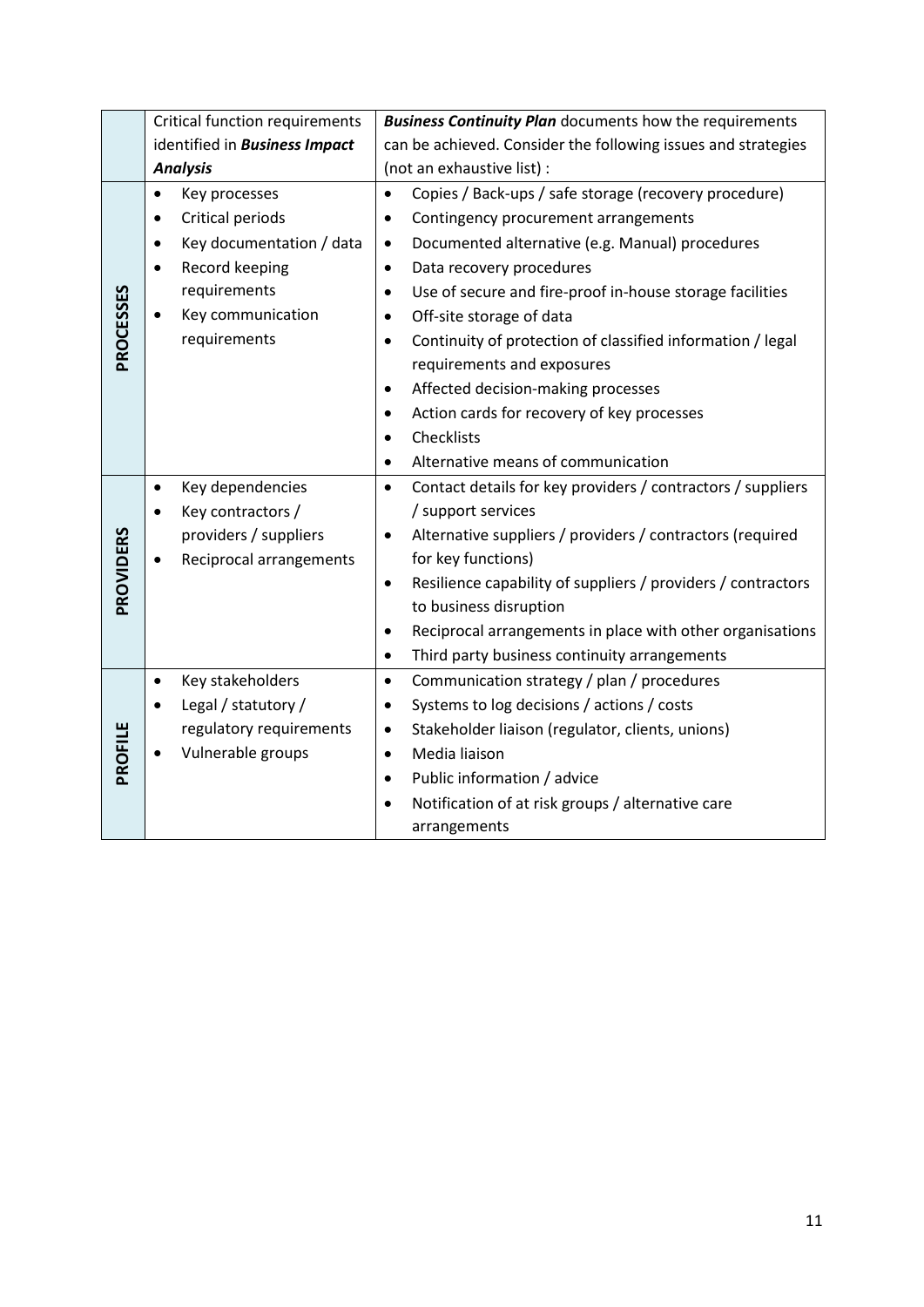# <span id="page-13-0"></span>**Responding to an event**

This part of the plan contains checklists and other forms to guide action in the event of a major disruption or emergency. The purpose is to key personnel to provide an effective and timely response to ensure minimal disruption to operations in the event of a disruption. Response strategies need to consider three response phases:

- *Emergency Response or Initial Incident Response* these strategies will be focused on the emergency response. However, it is essential to consider broader issues that may by impacted by a major incident such as communication with customers, stakeholders, financial impacts, community and political issues.
- *Continuity Response* strategies during this phase aim to recover a minimal acceptable level of business operation. Continuity responses may include manual workarounds, replacing resources and equipment, outsourcing functions, and implementing alternative work processes.
- *Recovery Phase* these strategies aim to return to a normal level of business operation. They may include obtaining additional resources to process the backlogs, validating or auditing activity during the disruption to ensure no errors have occurred and testing facilities and equipment to ensure full functionality after the disruption.

The plan should document the tasks that will be required to manage the initial phase of the incident and the individual responsible for each task.

One of the greatest challenges during and immediately after a crisis is thinking clearly. This is an ideal time for the use of a checklist to ensure that no major tasks are forgotten.

Consider the initial actions, after life safety issues have been dealt with, that the response team will need to focus on.

The template includes examples of the type of information, including checklists that can be included when planning a response to a critical incident. Text can be added to outline any arrangements already in place, including any specific actions identified for specific hazards.

### <span id="page-13-1"></span>**Activation: Declaring a business disruption event**

Declaring the business disruption and agreeing on the appropriate time to initiate a response under the business continuity plan can be difficult and requires advance planning. There is a natural tendency for people to delay action until they are "certain" that an emergency is imminent

#### *Template:*

Complete *Table 10: Incident response checklist*

#### *Template:*

Document the procedure for activating a business continuity response.

or is serious enough to react. Therefore it is important to give clear guidelines on the declaration of a business disruption. A flow chart is useful for this purpose.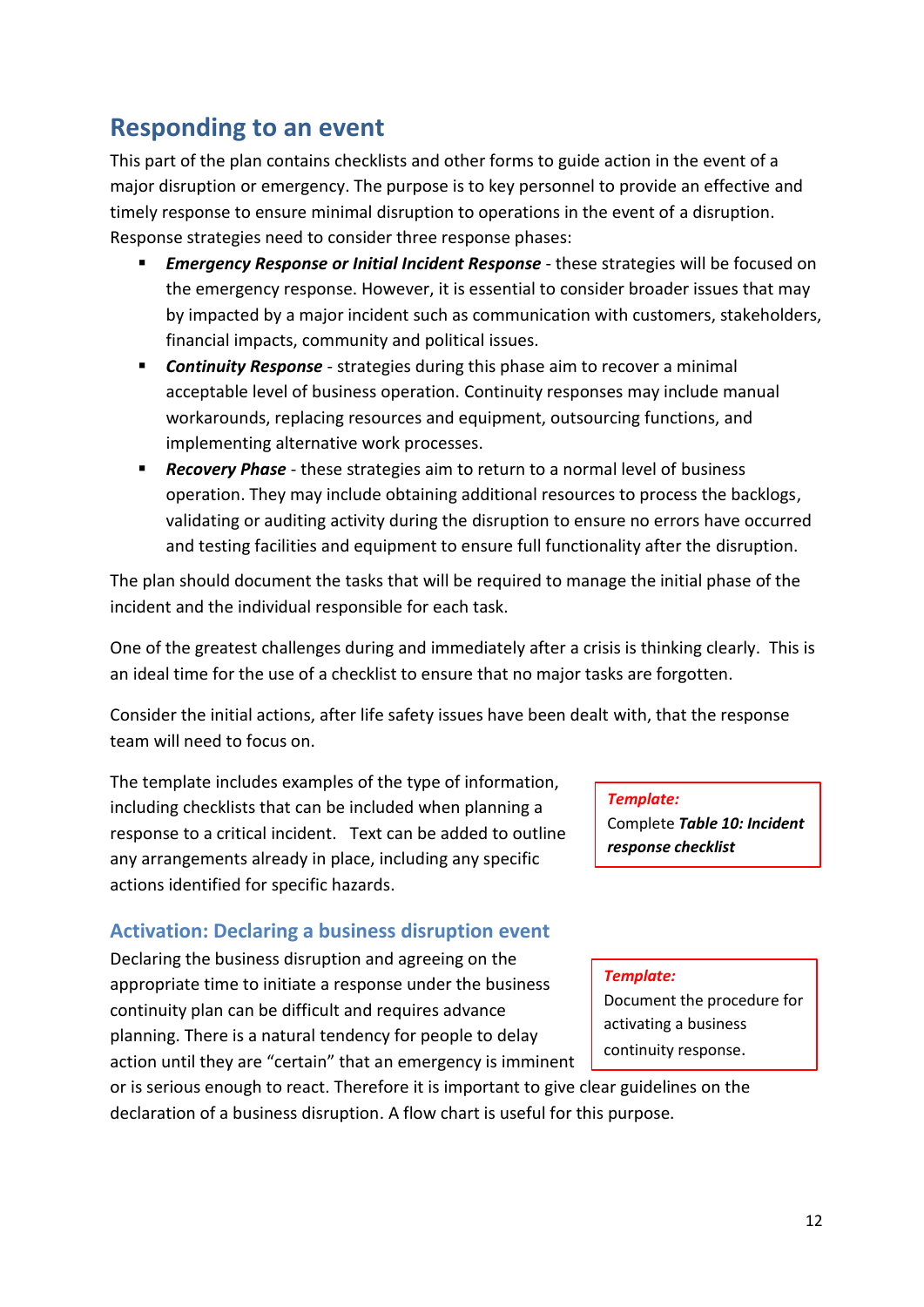The method by which a business continuity response is initiated should be clearly documented, setting out the individuals who have the authority to initiate a response and under what circumstances.

The plan should also set out the process for mobilising and standing down the relevant teams. In doing this, you should consider putting in place arrangements so that the relevant teams are mobilised as early as possible when an incident occurs.

## <span id="page-14-0"></span>**Identify any injury and/or damage**

As soon as possible, only if safe to do so, an assessment should be made as to the extent of the damage caused by the emergency. Consider, and document, the following:

- **injury to staff, contractors, public**
- damage to buildings
- damage to plant, equipment, vehicles
- damage to reputation.

### <span id="page-14-1"></span>**Liaise with Emergency Services**

If the Emergency Services are involved in the incident you will need to appoint somebody from your organisation to act as a Liaison Officer. This person needs to pass information between the Emergency Services response and your response team.

### <span id="page-14-2"></span>**Evacuation Procedures**

Appropriate evacuation procedures are needed that cater for both staff and visitors. These procedures should be stored in a place accessible to all staff and be tested on a regular basis.

You should identify a robust location, room or space from which an incident will be managed. Once established, this location should be the focal point for the organisation's response.

An alternative meeting point at a different location should also be nominated in case access to the primary location is denied. Each location should have access to appropriate resources, such as telecommunications, by which the incident team may initiate effective incident management activities without delay.

You should also have your "emergency pack" on site.

### <span id="page-14-3"></span>**Emergency pack**

If there is damage to the building or if it must be evacuated and operations need to be moved to an alternative location, an emergency pack can be picked-up and quickly and easily carried off-site. Alternatively it can be stored safely and securely off-site. This enables information and resources to be readily available during a business disruption event.

*Template:*

Customise and complete *Table 10: Incident response checklist*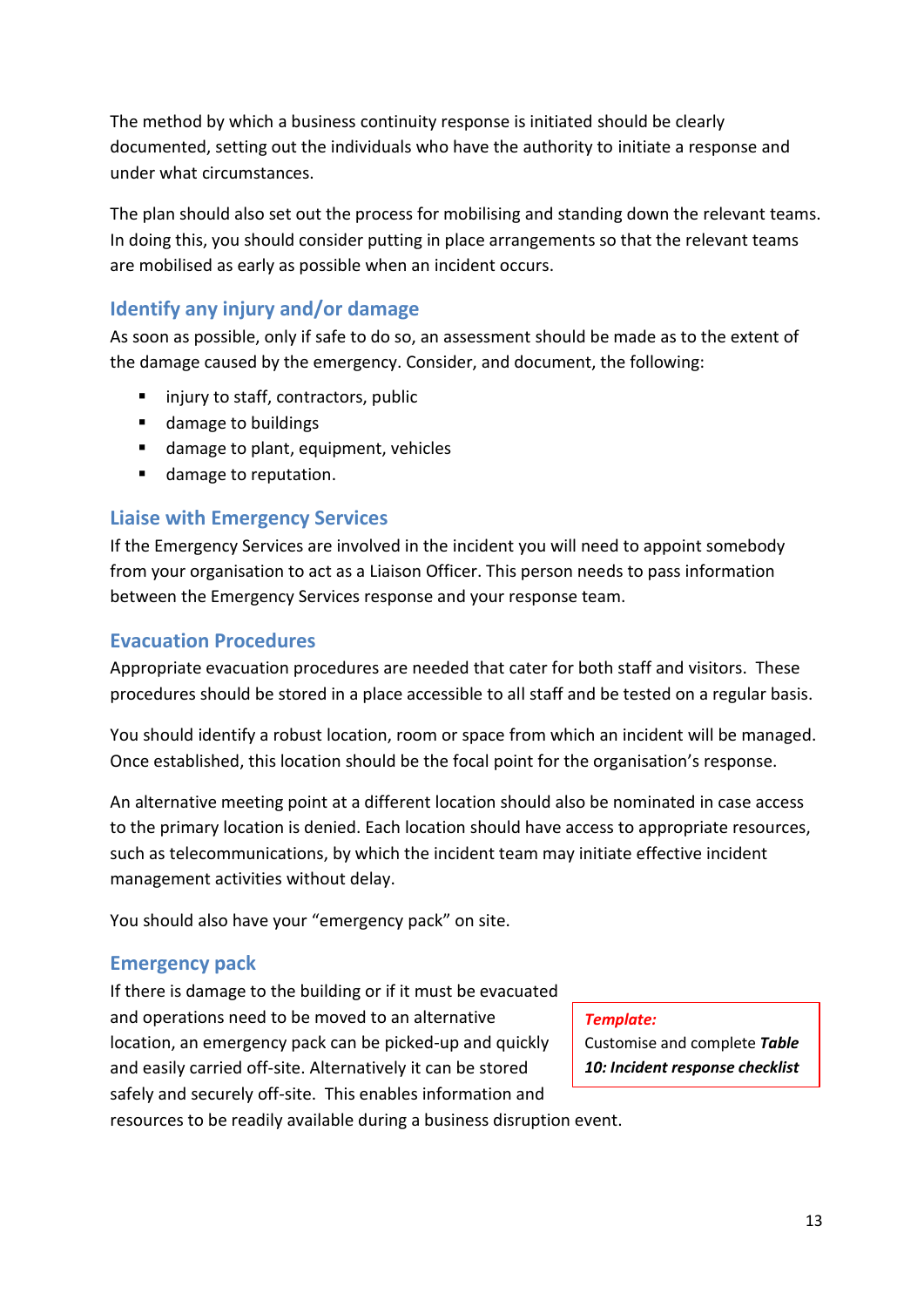### <span id="page-15-0"></span>**Incident Log**

It is essential to keep a log of the actions taken and the decisions made, including the time, for later debriefing and review. Use the Incident Log to record information, decision and actions during the response period.

## <span id="page-15-1"></span>**Contact Staff & keep staff informed**

It is essential to keep staff informed regarding the emergency and the response actions being taken. Staff may be concerned about:

- Colleagues who may be injured
- What's happening with their family?
- What is expected of them today
- Should they turn up for work tomorrow
- Will there still be a job for them if the building has gone up in smoke, etc.

## <span id="page-15-2"></span>**Convene a Recovery Team**

Identify a recovery team to assess initial disruption and losses and to begin a recovery plan. Make it clear who needs to do what, and who takes responsibility for each action.

Use the table below to assign responsibility for completion of each task for each designated

role. Assign each role, or multiple roles, to one or more staff members and assign back-up staff as appropriate. The staff members involved should be given this table in order to understand their roles and as a task assignment list for completion of preemergency planning and emergency tasks. Customise the table to suit the organisation's needs and structure.

## <span id="page-15-3"></span>**Identify functions disrupted and resources required**

Document which functions or areas have been disrupted and the extent of the disruption. Start with the critical resources identified in Step 6 of the Business Impact Analysis, including people, facilities (including buildings and equipment), technology (including IT systems/applications), telecommunications, vital records and interdependent entities.

## <span id="page-15-4"></span>**Communication**

The plan should set out the arrangements for mobilising the response team and for communicating with staff, wider stakeholders and, if necessary, the media.

Communication is important to ensure that key stakeholders, employees and management are kept informed of the situation and

changes over time. This will also assist in communicating to stakeholders any consequences that may affect them. There should be an up to date contact list and the location and method

#### *Template:*

Start an *Incident Log* (Table 12) as soon as possible after a major incident.

> *Template:* Complete *Table 13: Emergency Roles and Responsibilities*

> > *Template:* Complete *Table 14: Record of disruption and resources*

*Template:* Complete *Table 15: Communication Strategy Checklist*

*required*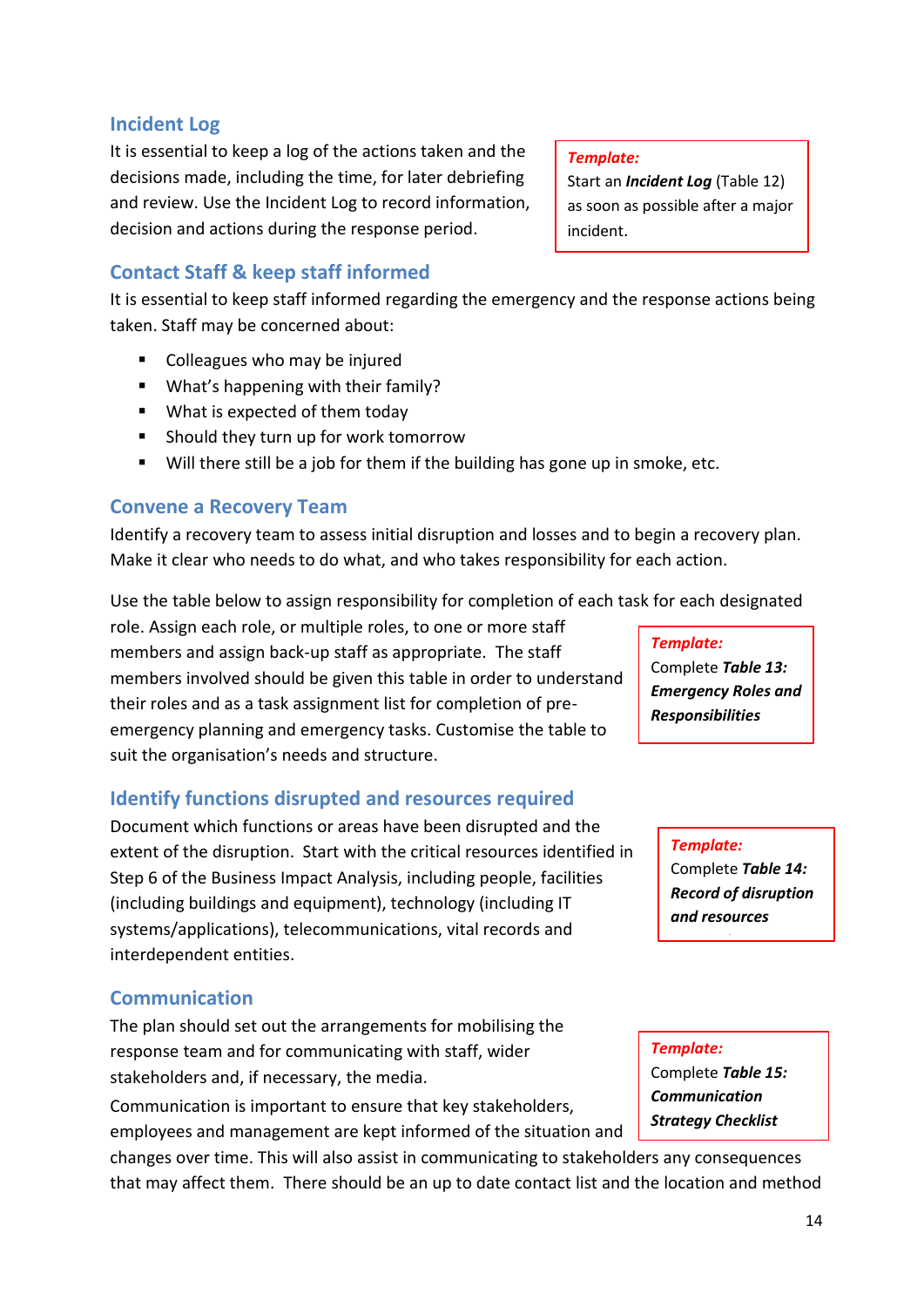of obtaining it described in the plan. Factor in the possibility of lost communication systems in a larger event.

Keep a communications Log to record all communications and decisions with resulting actions taken during the emergency.

*Template:* Complete *Table 16: Communications log*

*Template:*

Complete *Table 17: Staff contact list*

## <span id="page-16-0"></span>**Contact lists**

All plans should contain or provide a reference to the essential contact details for staff, key stakeholders, partners and providers. If telephone communications are not available, consider collating a list of home addresses and distance (time) to travel for key staff.

*Template:*

Complete *Table 18: External contacts list*

Use the table below to document external services (including Emergency Services) contact details. Each organisation will have different external providers and stakeholders.

<span id="page-16-1"></span>All contact lists must be kept up-to-date and be readily accessible.

## **Recovery and maintenance of your plan**

It is important to record and evaluate every major disruption or emergency. A debrief should be conducted as soon as possible after every major disruption. It is important to note that this is not a fault-finding process. It is critical to avoid criticism and blame

By analysing successes and failures, lessons to be learned identified and actions can be taken to improve business continuity planning and future responses. The Business Continuity Plan should be updated and key lessons learnt shared with all concerned.

Set a date to review the Business Continuity Plan

### <span id="page-16-2"></span>**Returning to normal operations**

A disruptive event is declared to be over when services have returned to 'normal' or at least a near approximation of the pre-event functioning. At this point the organisation can 'stand down' or deactivate their business continuity response, and return to the business as usual management structure. It is important to document this decision.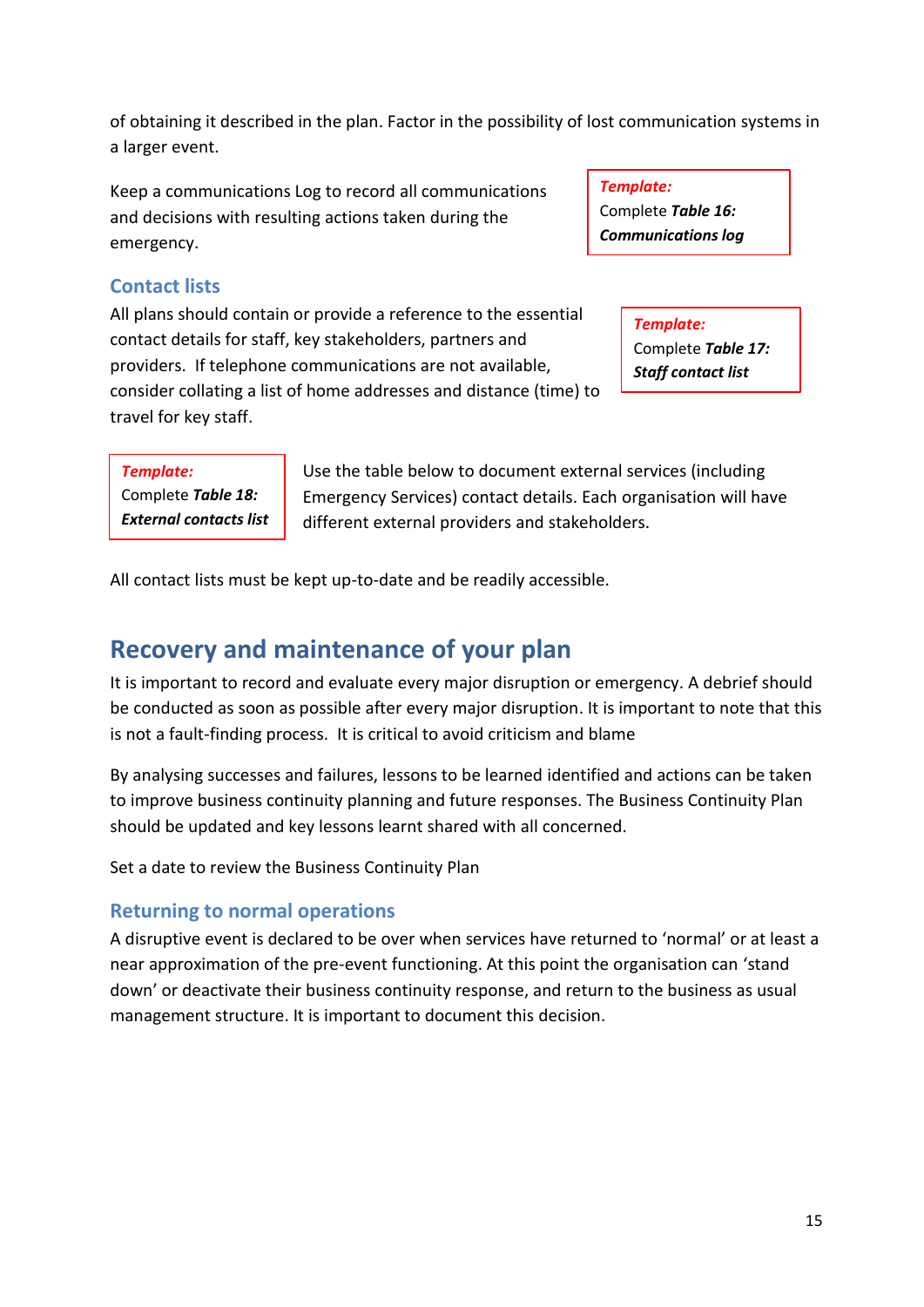## <span id="page-17-0"></span>**Exercising the plan and arrangements**

The Business Continuity Plan cannot be considered reliable until it is exercised and have proved to be workable. Testing and rehearsing the plan provides the opportunity to test the arrangements and principles of the plan in a "safe" environment, without risk to the organisation

The frequency of exercises will depend on the organisation, but should take into account the rate of change (to the organisation or risk profile), and outcomes of previous exercises (if particular weaknesses have been identified and changes made).

Exercising should involve: validating plans; rehearsing key staff; and testing systems which are relied upon to deliver resilience. There are various levels of rehearsal or evaluation which can be used they vary with cost and value, however a planning lifecycle should allow for periodic tests of different types

A **discussion based** exercise is the cheapest to run and easiest to prepare This type of exercise brings staff together to inform them of the plan and their individual responsibilities It will involves a discussion of the plan to identify problems and solutions and is particular useful for training purposes It provides an important tool for embedding business continuity in the organisation's culture and as an initial validation of the new plan

A **table-top exercise** for small to medium sized organisations is likely to offer the most efficient method of validating plans and rehearsing key staff. Using a "what if?" scenario, this type of exercise engages people and can generate high levels of realism and provide participants with an opportunity to get to know the people with whom they would work in the event of a real incident

A full **live exercise** shows how well different elements in the plan work together A live exercise ranges from a small scale test of one component, such as evacuation or communications, through to a full scale test of all components of the plan While single component tests are relatively easy to set up, full tests are much more complex and can be expensive.

Whatever type of exercise is used, inviting stakeholders can be useful. It is also important to record and evaluate the event, through a debriefing immediately after the exercise and then documented in a lessons learned report with actions if required. The Plan should document:

#### *Template:*

Complete *Table 19: Staff training record*

- how new staff are orientated to emergency management/Business Continuity procedures
- the programme for regular updates and refreshers
- $\blacksquare$  the programme for exercising all, or elements of, the plan
- other relevant planning activities, e.g. DHB emergency exercises.